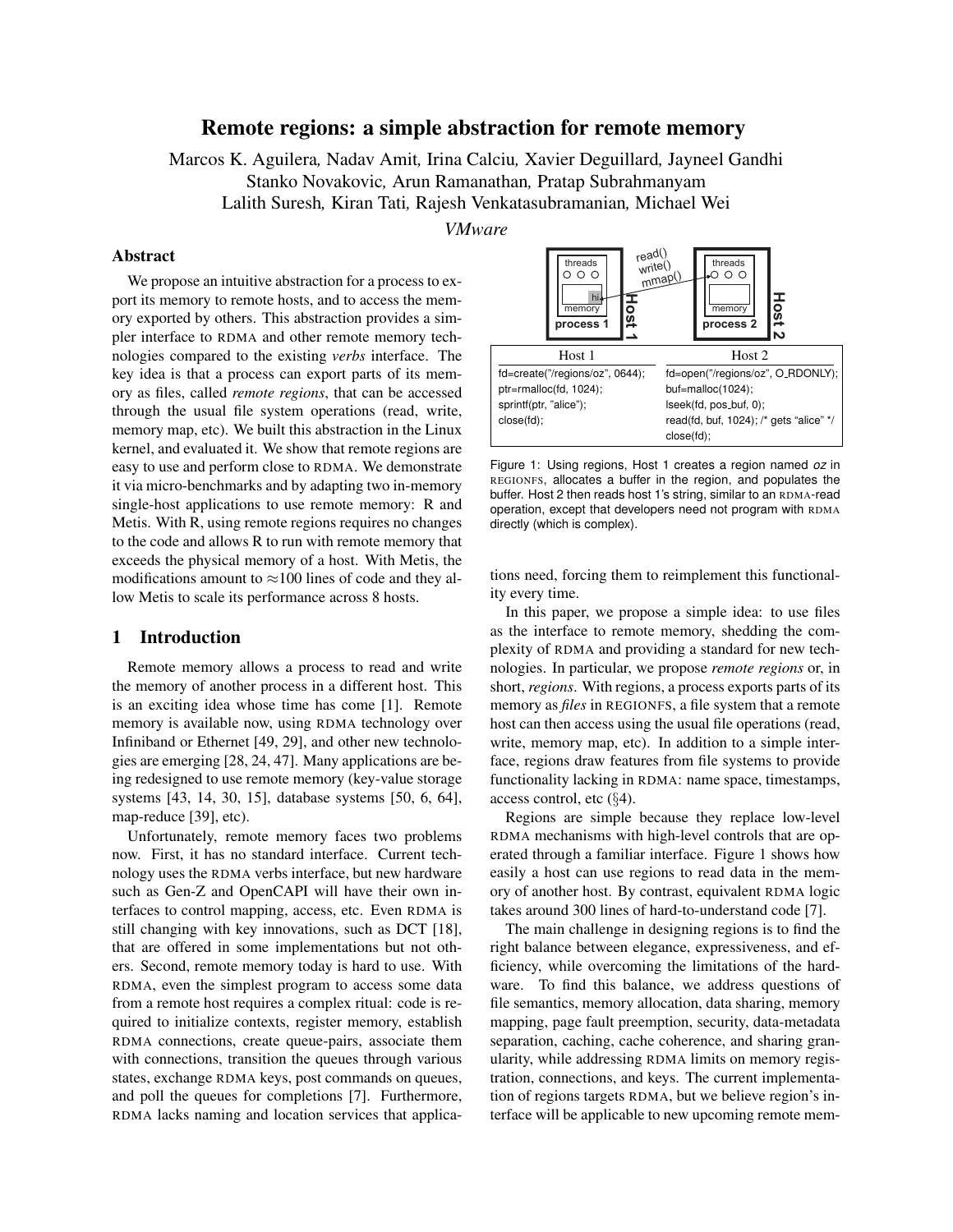ory technologies [24, 28], providing a common abstraction with which applications can be written in a portable fashion across these new technologies.

We have built regions using RDMA in the Linux kernel v4.8, and we evaluated their cost on a cluster of 8 machines with RoCE. Using microbenchmarks, we see that accessing data via regions is reasonably close to RDMA. We have used regions to extend two applications, R [48] and Metis [41], to use remote memory. R is a system for statistical processing of data, while Metis is an inmemory implementation of map-reduce running on a single host. We use regions to adapt R to operate on large data sets in remote memory exceeding the available local memory capacity. We do this by using R's ff package to store objects in memory-mapped files, and placing these files in REGIONFS. We also use regions to produce a distributed version of Metis that runs across many hosts, sharing in-memory data. This change required only 82 lines of code, and allows Metis to scale to 8 hosts, giving it more memory and improving performance by  $3.5\times$ compared to a single host.

## 2 Related work

Same interface, different goal. The file interface is often used for *remote storage*, where the main goal is to provide durable storage capacity. Several such systems use RDMA to improve performance, such as Octopus [40], Crail [57], Ceph [11], and GlusterFS [25]. DAFS [13] is a file system protocol for RDMA, while [60] is a proposal to run NFS over RDMA. The file interface can also be used to manage large local memories [58]. All of the above works rely on a file interface but have a different goal from our goal of accessing the memory of remote applications.

Different interface, same goal. Prior work provides remote memory with a different interface. LITE [61] provides a kernel interface that offers more flexible protection, and better scalability and isolation than verbs on RDMA. There is much work in distributed shared memory (DSM) (e.g., [9, 33, 46, 2, 51, 53, 56, 8]) including recent work on persistence using non-volatile memory and replication [54]. FaRM [14, 15] provides transactions over RDMA with lock-free reads. All these systems provide a simpler interface than RDMA, but they do not support the well-known file interface, which has many advantages (§4).

Different interface, different goal. Many systems provide remote storage with an interface other than files, including key-value stores (e.g., [43, 14, 30, 15]), Linda tuples [10], distributed objects (e.g., [63, 27, 5]), and database systems. These systems offer a different abstraction from regions. For example, key-value stores provide GETs and PUTs on key-value pairs; Linda provides a tuple interface; distributed objects require applications to declare and manipulate the objects provided by the framework; and database systems use SQL.

Remote memory applications. Several works have proposed replacing disks with remote memory as a faster target for swapping or paging (e.g., [23, 12, 34, 21, 31, 22, 17]). CacheDM [36] uses remote memory as a cache for a network file system, while Infiniswap [26] uses remote memory as a cache for a local swap/paging device. Several of these applications are built with RDMA; they might have been simpler to develop with regions.

New hardware. Disaggregated memory proposes a new system architecture that detaches memory from machines and places it on a common fabric. The work includes academic papers [26, 37, 20, 4, 23, 45] and upcoming technologies to support it, such as Gen-Z [24] and Omni-Path [28]. Regions could provide an elegant interface to disaggregated memory, though the implementation of regions will differ from the RDMA implementation we give (that will depend on the details of these technologies, which are still work in progress).

## 3 Assumptions, goals, and motivation

We assume machines are connected to a network with low latency, high bandwidth, and reliable connectivity such as, for example, machines in a few racks in a data center. We assume a single administrative, trust, and fault domain. We consider deployments with a couple to tens of machines. While some companies have large deployments with thousands of machines, the vast bulk of our customers are enterprises with deployments of 100 or fewer machines in a private facility, and that is our target environment. Network partitions are rare and, when they do occur, it is reasonable for the system to pause as the rest of the system will be unavailable anyways (e.g., network file systems and other servers are unreachable).

Our goal is to provide abstractions for applications to access the memory of other applications across the network. Currently, the standard way to do that is to employ one-sided read and write operations using the verbs library (libibverbs [35]). This interface has three issues that we want to overcome:

• *Complexity.* As we mentioned, verbs operations are complex, and we seek simple and intuitive alternatives.

• *Dependency on existing technology.* There are other remote memory technologies under development other than RDMA, such as Omni-Path [28] and Gen-Z [24]. We would like to find high-level abstractions so that applications can be portable across these technologies.

• *Resource limitations.* RDMA has limitations on resources at the network adapter, such as limited cache sizes for connections and memory translations [14]. We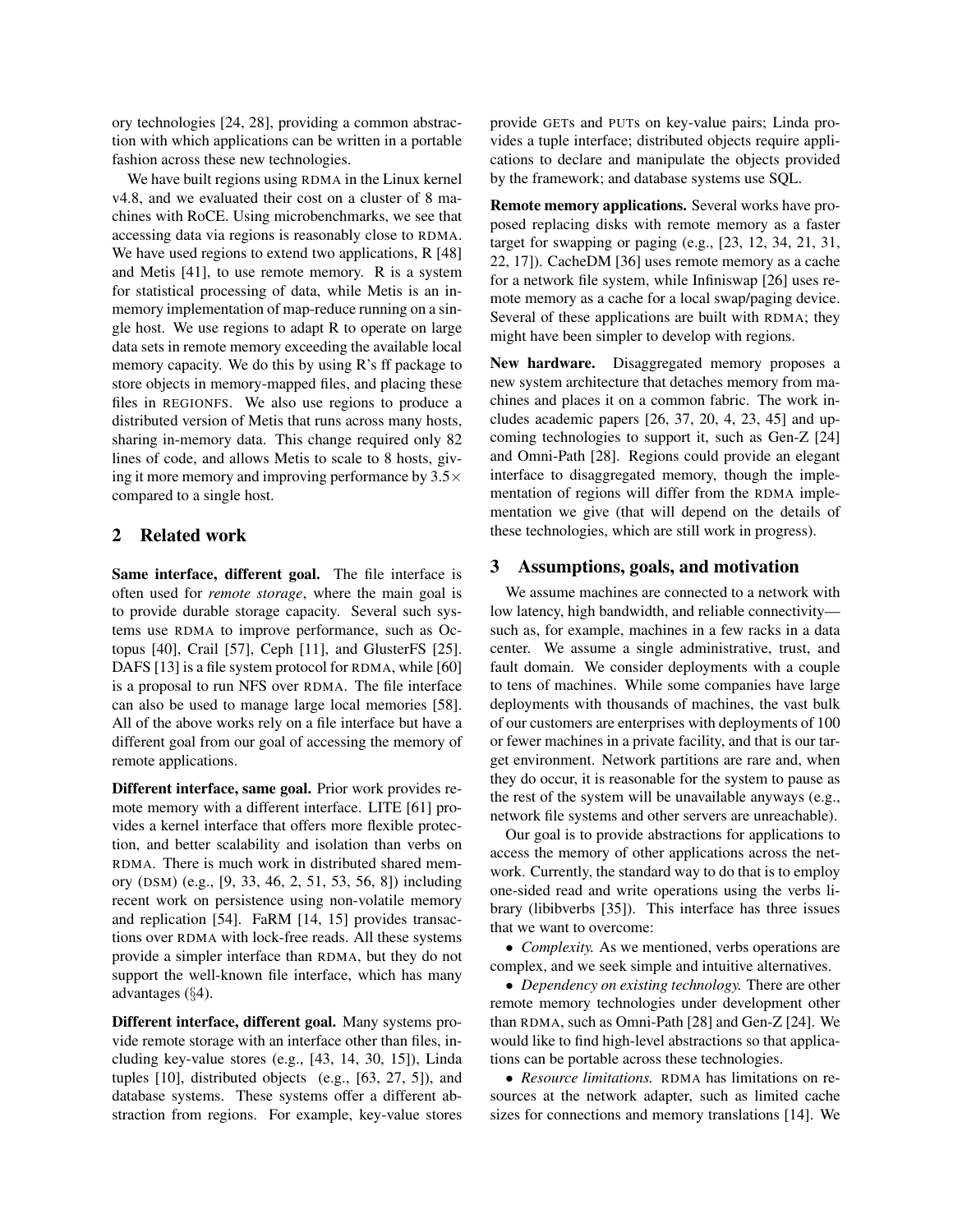want to design abstractions that can hide or overcome these limitations without concerning applications.

We expect a simpler interface to have performance costs but want them to be reasonable and we certainly want to understand them, much like a developer needs to understand the cost of other high-level features, such as garbage collection, lambdas, etc.

# 4 Why files?

By using a file interface, regions get many benefits:

• *Well-known.* All developers know files.

• *Utilities.* The file interface inherits a vast repertoire of utilities: editors, backup, grep, find, cp, cat, sed, awk, etc. Regions allow these to be used with remote memory.

• *Language support.* Most of the functionality of regions is in REGIONFS, and all major programming languages support files. There is only a small library (with synchronization and stub functions) that needs to be ported to a given language.

• *Interposition support*. There are many tools to interpose on file system calls, for tracing, debugging, auditing, and profiling (e.g., DFSTrace [44]). These tools all work with REGIONFS.

• *Name space.* Directories and files make it easy to find and organize data across applications in the network.

• *Users and access permissions.* Applications can use the notion of users from the operating system combined with access permissions to control who has access.

We get these benefits for free because the file interface is well matched to our problem. In contrast, other interfaces to remote memory, such as RDMA, provide none of these benefits.

# 5 The regions abstraction

We now explain how regions appear to users as an abstraction, and we explain how we arrived at this abstraction. We show how to provide the abstraction in §6.

In its simplest form, a (remote) region is a logically contiguous part of the memory of a process, called the *owner* process. The owner creates a region like a file, and can operate on it by memory mapping, reading, writing, or allocating variables using a special *rmalloc* function  $(\S 5.2)$ ; these operations refer to data in local memory. Processes in other hosts can also perform these operations, to access data in the memory of the owner.

# 5.1 Basic functions

Regions provide a file system called REGIONFS mounted in a known location, such as /regions. Each file in REGIONFS is a region stored in memory, either locally or remotely. REGIONFS supports the usual file operations (e.g., creat, unlink, open, close, read, write, chmod, stat) in addition to mmap  $(\S 5.7)$ . By default, a



Figure 2: Example of the use of regions on a map-reduce style of computation. (1) Three mapper processes in different hosts create a region each, run some computation, and store the results in their region; (2) a fourth reducer process reads the data in the regions, and (3) creates a region and writes the result there; (4) a fifth process reads that region and (5) produces a graph in the display of a user.

region disappears when its creator process terminates or crashes (accessing it results in an I/O error).

A directory in REGIONFS is not a region but organizes regions, much like regular file systems; but unlike regular file systems, directories carry some special extended attributes that regions inherit upon creation (§5.4).

#### 5.2 Memory allocation

An application often dynamically allocates and destroys many buffers in its lifetime. Rather than creating/deleting a region for each buffer, applications can dynamically allocate/free buffers *within* a region, using these functions:

```
void *rmalloc(int regionfd, size_t len)
int rfree(void *ptr)
```
where *regionfd* is a descriptor for a region open in write mode. Calling *rmalloc* is faster than creating a region: the former executes entirely in memory, while the latter requires contacting a metadata manager over the network (§6.6). In fact, an application might create just one region and then allocate its buffers within that region.

#### 5.3 Example of usage

We illustrate the use of a region with an example with five processes that run a map-reduce style of computation (Figure 2). In existing map-reduce systems, processes exchange data using a distributed file system such as the Hadoop Distributed File System (HDFS) [3]. With regions, processes can exchange data directly in memory, as with RDMA, but with the simplicity of using files. Also, this is distinct from using an RDMA-enabled file system (e.g., [40, 11, 25]), where processes store data in a storage server and use RDMA to access the server; with regions, processes can directly export data in *their* memory and read data from the memory of other processes.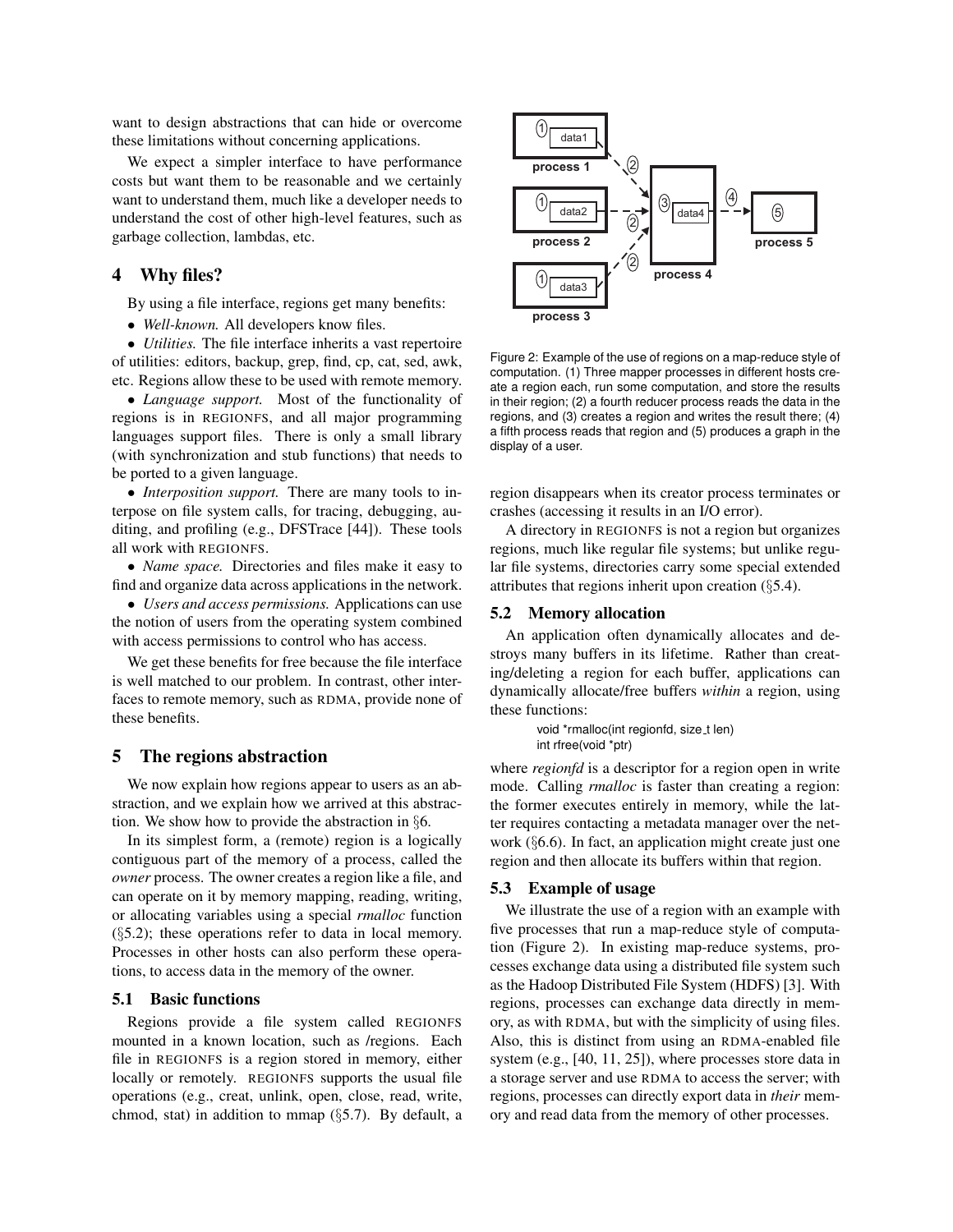| <b>Attribute</b>  | Type    | <b>Description</b>                           |
|-------------------|---------|----------------------------------------------|
| <b>OWNERPID</b>   | pid_t   | pid of process owning region                 |
| <b>PERSISTENT</b> | bool    | keep region when process ends $(\S 5.5)$     |
| MULTIHOSTED bool  |         | store region across many hosts $(65.6)$      |
| <b>FIXVADDR</b>   |         | uint $64$ t fixed virtual address $(85.7)$   |
| <b>ONEWRITER</b>  | bool    | only one process can open for writing        |
| HOSTALLOC         | ip list | hosts storing region if MULTIHOSTED $(85.6)$ |

Figure 3: Region-specific attributes.

# 5.4 Region attributes

Beyond the attributes of a typical file (access bits, uid, gid, etc), each region has some additional region-specific metadata that determine certain behaviors (Figure 3). The owner indicates the process who created the region; this is different from the owner uid of a region/file, which is a user. When this process ends, the region is automatically deleted unless the PERSISTENT attribute is set (§5.5). A region gets a fixed virtual address across hosts if FIXVADDR is set  $(\S5.7)$ . A region can be opened for writing by at most one process if ONEWRITER is set; this is enforced across hosts. When a region grows in size, new memory is typically allocated from the host of the owner, but it is possible to allocate it from remote hosts as well if MULTIHOSTED is set, in which case HOSTAL-LOC indicates the hosts to allocate from  $(\S 5.6)$ .

Applications set these attributes when the region is created. Since we use the standard creat() call to create regions, which cannot specify attributes, we define an additional function

int rsetdefaultattr(int attr, char \*val, int len) /\* returns error flag \*/

that sets the default attributes of new regions for the calling thread.

## 5.5 Persistent regions

By default, a region is backed by the memory of a process. If the process terminates, its memory is deallocated and the region is automatically deleted. This could be undesirable in some cases: the process might wish to leave the data in memory for a short while until it is consumed by another process. One solution to this problem is for the process to defer its termination until its data has been consumed. This solution is complex because it requires the process to coordinate with other applications.

We provide a simpler solution: to retain the region contents after the process terminates. Upon termination, a process releases its memory but not the region. We call such regions *persistent* regions. Persistent regions should be deleted by the consuming process later. They are also deleted when the host reboots. To create a persistent region, a process sets the attribute PERSISTENT.

#### 5.6 Multi-hosted regions

A multi-hosted region is a special type of region that is stored across many hosts. These regions can store large data that exceed the physical memory of any single host.

To create a multi-hosted region, a process sets attribute MULTIHOSTED and optionally chooses the hosts where the region will be allocated via attribute HOSTALLOC  $(\S$ 5.4); if this is not set, the default is to use all hosts.

# 5.7 Memory mapping

Processes can memory map a region using mmap(), so that the region can be accessed by memory operations instead of read() and write(). The function returns a pointer where the region is mapped. If a region is created with the FIXVADDR attribute, it is given a fixed virtual address [54]: it always maps to that address, no matter which process or host maps the region. This ensures that pointers to data in regions remain valid across hosts, allowing regions to store dynamic data structures and other data that require indirection. To implement this feature, we reserve virtual addresses across the cluster (§6.10).

## 5.8 Performance enhancing functions

Memory mapping of a region on a remote host is implemented using page faults. Page faults have two causes: (1) when a process first accesses a page, to fetch the page; (2) when the process first writes to the page, to mark it dirty. If the first access is a write, one page fault both fetches and marks it dirty. Because page faults are expensive, we provide two ways to prevent them: prefetch and mark-dirty. With prefetch, applications request the system to fetch pages immediately, by calling

```
int rprefetch(void *addr, size_t len, bool sync) /* ret: error flag */
```
which prefetches data in a region starting at *addr* with length *len*; if *sync* is set, it waits until the data it fetched. To avoid page faults due to writes, applications can request the system to mark the page dirty, by calling

```
int rmarkdirty(void *addr, size_t len, bool zero) /* ret: err flag */
```
before writing to a page. If parameter *zero* is true, this function zeroes the pages without reading their contents. This is useful to avoid the overhead of a read-modifywrite cycle if the application intends to completely overwrite the pages (see §8.3).

Function rprefetch is just an optimization that does not change application semantics. Function rmarkdirty is also an optimization when parameter *zero* is false; if *zero* is true, rmarkdirty is equivalent to bzero().

# 5.9 Synchronization

When using regions, one might need to synchronize processes across hosts (e.g., to share data, as in §5.3). We provide several distributed synchronization primitives: barriers, mutexes, and door bells (Figure 4). These are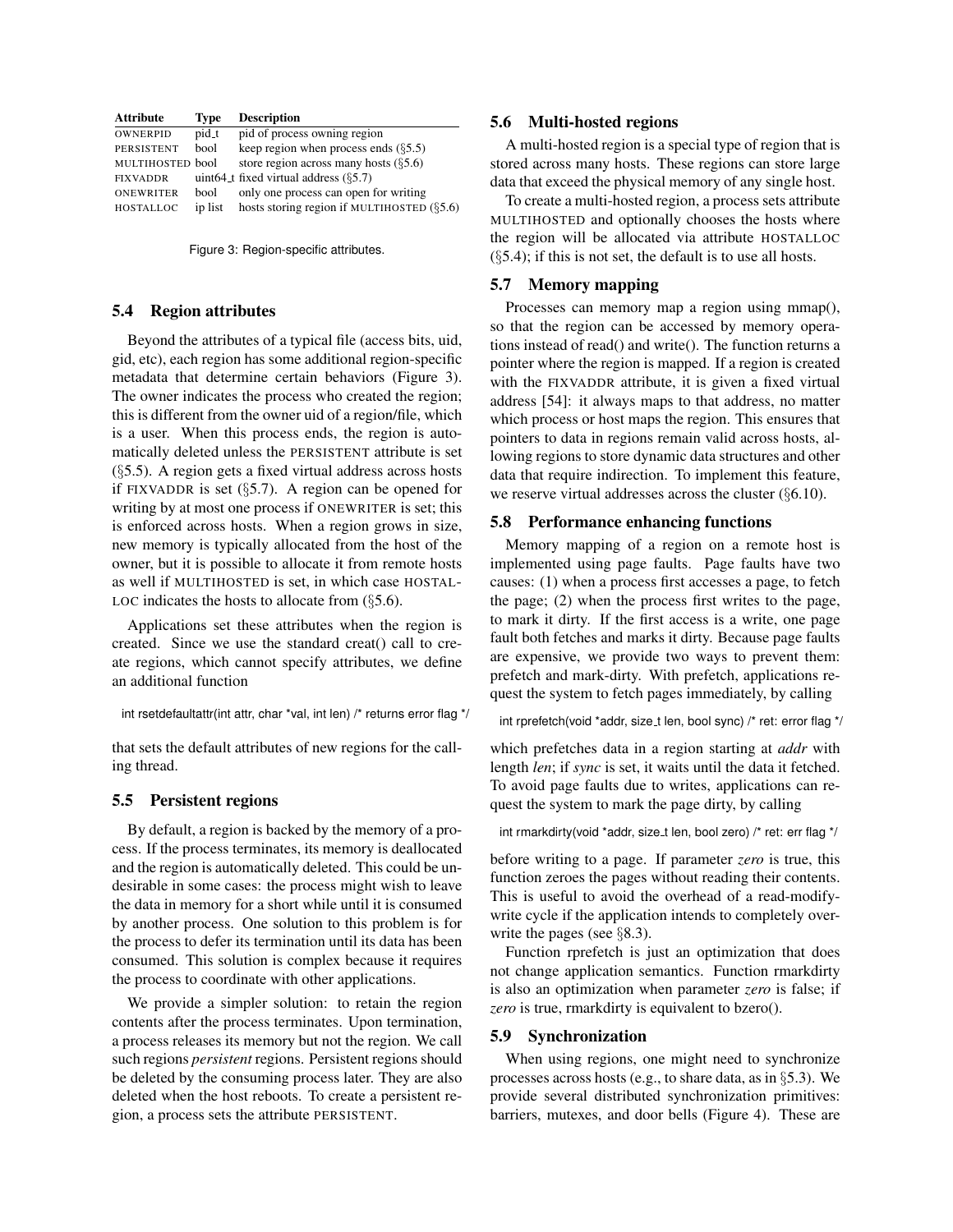| <b>Function</b>        | <b>Description</b>             |
|------------------------|--------------------------------|
| rbarrier_init(name, n) | Create barrier for $n$ callers |
| rbarrier_wait(name)    | Wait for barrier               |
| rmutex_init(name)      | Create mutex                   |
| rmutex lock            | Acquire mutex                  |
| rmutex_unlock          | Release mutex                  |
| rbell_init(name)       | Create door bell               |
| rbell_ring(name)       | Increment bell value           |
| rbell_wait(name)       | Wait for new value, return it  |
| rdelete(name)          | Deallocate                     |

Figure 4: Available synchronization primitives.

offered in a user library, since a file system has no such functionality. A barrier has a parameter *n* and the caller blocks until the barrier has been called at least *n* times. This serves to synchronize a group of processes. A mutex ensures at most one caller gets the mutex at once. A door bell has an initial value 0; the ring function increments it; the wait function waits for it to be incremented since its last call, returning the current value.

#### 5.10 Caching

When a process uses a region of a different host, the system locally maintains a page cache of data that has been recently read or that has been modified. The cache is a write-back cache (modifications are propagated back to the region in the background). The system does not provide cache coherence, because it is too expensive; rather applications can obtain coherence at the moments of their choice by explicitly using two mechanisms, flushing and clearing caches:

int msync(void \*addr, size\_t len, int flags) /\* returns error flag \*/ int rclearcache(void \*addr, size\_t len) /\* return error flag \*/

where addr is the address within one of the open regions. Flushing [msync] causes dirty pages to be written back to the region, so the owner can observe the modified data. Clearing pages [rclearcache] removes them from the cache, so that the calling process subsequently obtains fresh data from the owner. These functions produce an effect only at a process remote to the region or for multihosted regions, as the owner of single-hosted region does not have a cache. After clearing a page, a process might invoke rprefetch() to avoid a page fault (§5.8).

Processes sharing a region must follow some discipline on how to use these functions to avoid data corruption. We propose a simple and effective scheme in the next section.

# 5.11 Sharing data

To correctly share data, processes must flush and clear their caches carefully. Doing so is not easy in general, but we now describe a simple scheme that works well in the use cases that regions are designed for. To ex-

| <b>Type</b> | <b>Regions</b>                                   | <b>RDMA</b>                                       |
|-------------|--------------------------------------------------|---------------------------------------------------|
| Owner-      | Owner writes to region and                       | One process writes locally                        |
| remote      | remote process reads, or re-                     | and another RDMA-reads, or                        |
|             | mote process writes to re-                       | one process RDMA-writes                           |
|             | gion and owner reads                             | and another reads locally                         |
| Remote-     | A remote process writes to                       | One process RDMA-writes                           |
| remote      | region and a remote process<br>reads from region | to third party's memory and<br>another RDMA-reads |
|             |                                                  |                                                   |

Figure 5: Two patterns of sharing data between processes in different hosts using regions and the analogue using RDMA.

plain how this is done, we broadly classify sharing of data alongside two dimensions.

The first dimension is who participates in the sharing relative to who owns the data. There are two possibilities: owner-remote sharing and remote-remote sharing (Figure 5). With owner-remote sharing, one of the processes sharing owns the region or the memory. With remote-remote, the process that owns the region or memory is a third party. Owner-remote sharing is simpler to deal with, because there is only one cache involved (the cache of the remote process), while remote-remote sharing involves two caches, one for each remote process.

The second dimension is what we call the *granularity of sharing*. With fine-grained sharing, processes interleave their execution often and share small bits of data (e.g., one or a few variables) at a time, with frequent coordination. For example, in a mutual exclusion algorithm, two processes frequently read and write common variables containing the state of flags or counters, often changing the role of who reads and writes the shared information. With coarse-grained sharing, one process produces a large chunk of data before another process consumes it; for example, in the map-reduce computation of Figure 2, the mappers produce large outputs that are later consumed by the reducer.

We anticipate that regions will be used for both ownerremote and remote-remote sharing alongside the first dimension, but only for coarse-grained sharing alongside the second dimension, because fine-grained sharing over the network is generally too costly. Coarse-grained sharing does not require the cache to be coherent very often: it suffices to be coherent in the instant after the producer has finished writing and before the consumer starts reading. Accordingly, processes can flush or clear their caches at that moment, as follows. With ownerremote sharing, the remote process either flushes or clear its cache, depending on whether it is producing or consuming data. With remote-remote sharing, the remote process that produces data flushes its cache, while the remote process that consumes data clears its cache.

#### 5.12 Pseudo file system

Regions have more metadata than files. We expose this metadata to users in a pseudo file system /proc/regions,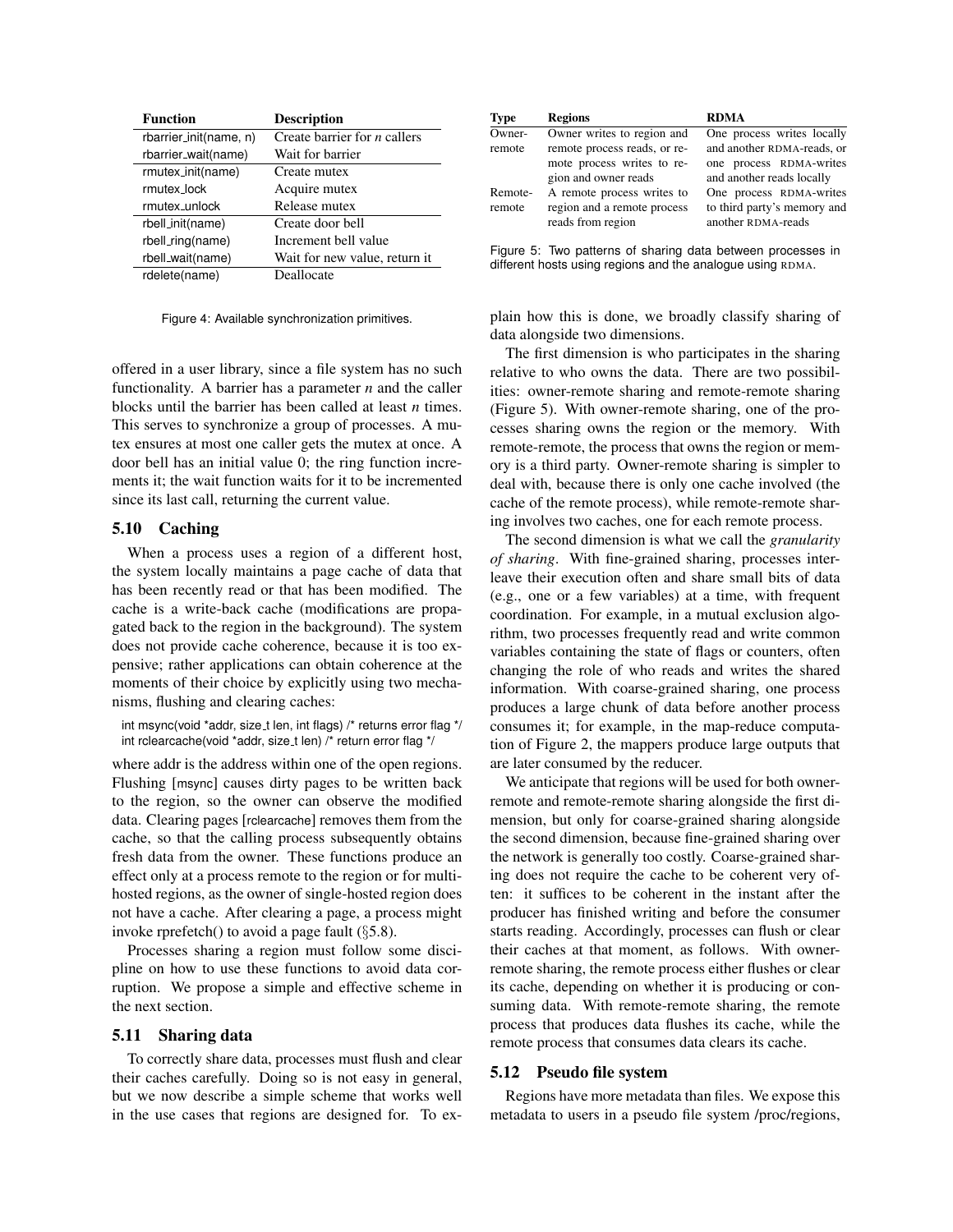| File name      | <b>Description</b>                                        |  |  |
|----------------|-----------------------------------------------------------|--|--|
| hosts          | List of hosts using regions                               |  |  |
| memusage       | Aggregate memory usage of regions hosted locally          |  |  |
| pools          | List of pools $(\S6.7)$ with used/free space and daemon's |  |  |
|                | logical address                                           |  |  |
| daemon         | pid of daemon process $(\S6.4)$                           |  |  |
| procs          | pid of local processes using regions                      |  |  |
| files/pathname | Metadata of region in <i>pathname</i> : vaddr, maximum    |  |  |
|                | size, pool, attributes                                    |  |  |

Figure 6: Region metadata stored in pseudo file system /proc/regions.

accessible only by root. Available Information includes local memory usage of regions, a list of local pools, and the local processes using regions (Figure 6). Moreover, for each region *r*, /proc/regions/files/*r* indicates the region's fixed virtual address, maximum size, pools from which memory is allocated, and attributes.

#### 5.13 Limitations

Regions have a limitation: a process cannot use them to export data in its stack or static variables, because the process must allocate data in regions using rmalloc. However, these limitations may not matter: it is easy to change static variables to heap variables, and it is probably a bad idea for applications to export data in the stack, since that data disappears when its call frame is deleted.

# 6 Realizing regions using RDMA

We now describe how we realize regions using RDMA. While the design is centered around RDMA, we expect that its key ideas will be applicable to future disaggregated memory hardware.

## 6.1 Basic architecture

Figure 7 shows the architecture of regions. There are four main logical components: REGIONFS file system, user library, daemon, and manager. Broadly, the RE-GIONFS file system component implements the VFS kernel operations required of a file system, while the user library implements synchronization and performanceenhancing functions. The first module is instantiated once per host; the second, once per application. The daemon (one per host) allocates and maintains large pools of memory in which regions are allocated, and shares these pools with both local and remote processes. The manager provides the control plane, handling every file system operation except reading and writing data. The manager has one instance but it is replicated for high availability using standard mechanisms, such as Paxos state machine replication [32, 52]. We provide more details in the next sections.

#### 6.2 RegionFS file system component

This component is a kernel module that implements the file system for region, with functionality to drive the



| Module            | <b>Description</b>                     | Section |
|-------------------|----------------------------------------|---------|
| regionfs          | file system for regions                | §6.2    |
| user lib          | user-level file system                 | §6.3    |
| daemon            | holds and exports memory pools         | §6.4    |
| manager           | handles control operations             | §6.5    |
| sync funcs        | barrier, mutex, doorbell               | §6.3    |
| local alloc       | kmalloc                                | §6.3    |
| ioctl stubs       | functions without VFS analogues        | §6.3    |
| kernel lib        | communication library                  | 66.12   |
| RPC comm          | for communicating with manager         | §6.12   |
| RDMA comm         | for communicating with daemons         | §6.12   |
| open regions list | list of regions that client has opened | §6.2    |
| region map        | tracks where a region is stored        | §6.8    |
| vfs ops           | VFS interface to file system           | §6.6    |
| RDMA handler      | accepts RDMA connections               | §6.12   |
| vaddr allocator   | allocates virtual addresses            | §6.10   |
| RPC handler       | handles requests from clients          | §6.12   |
| open regions      | all open regions in the system         | §6.5    |
| pool allocator    | allocates cluster memory               | §6.9    |
| region list       | all regions in the system              | §6.5    |
| pool list         | all pools in the system                | §6.5    |
| host list         | keep track of hosts                    | §6.5    |

Figure 7: Architecture. Region components are in gray. The figure shows two application hosts, but we expect a few dozens of them. There is a single manager, and it is replicated for fault tolerance. The manager is involved only in infrequent control operations, staying out of the performance-critical data path.

execution of file system operations, coordinating with the manager and the other hosts' daemons. The module keeps an important data structure, the open region list, which tracks all regions that the application has opened, with their virtual addresses, and map for locating the data within the region. We detail the VFS operations in §6.6 after some more background, but they fall into two categories: Data operations (read, write, readpage, etc) execute locally or over RDMA, depending on where a region resides. Metadata operations (directories, file attributes, etc) are similar to the implementation of a network file system (e.g., to create a directory, it calls the manager, which then records information about the directory).

## 6.3 User library component

The user library provides the synchronization functions  $(\S5.9)$ , an allocator for rmalloc  $(\S5.2)$ , and ioctl stubs. The synchronization functions issue an RPC to the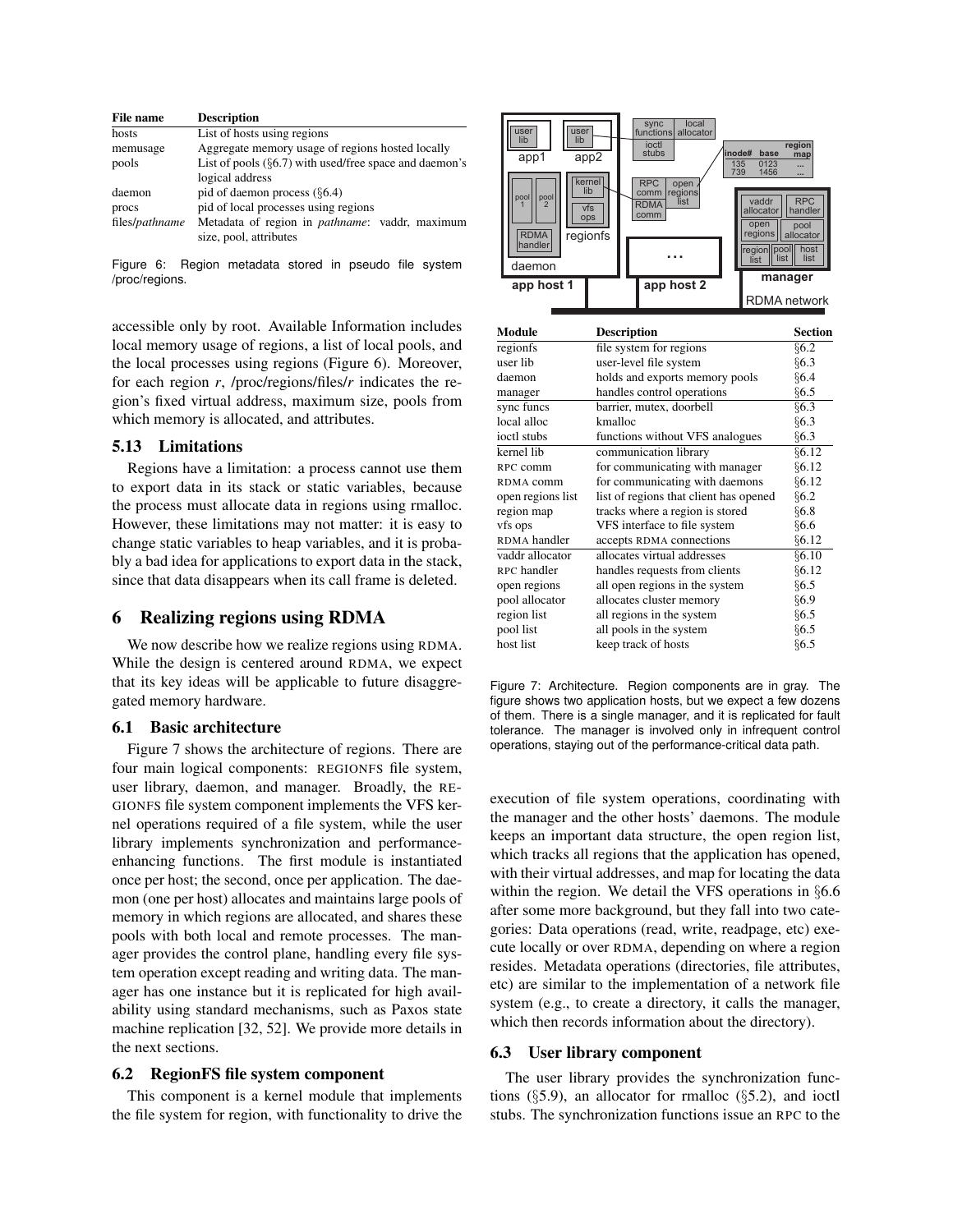manager, which implements the actual functionality. The RPC call blocks until the synchronization occurs (e.g., a barrier gets all its participants). For the rmalloc allocator, we memory map the region (if it has not been mapped already) and organize the space using a buddy allocator. The allocator uses a magic number at the beginning of the region to know if the allocator structures must be initialized. The ioctl stubs provide region-specific functions without a corresponding VFS operation (rsetdefaultattr (§5.4), rprefetch (§5.8), rmarkdirty (§5.8), rclearcache  $(\S 5.10)$ ). The stubs translate these functions into ioctl's that get handled by VFS.

## 6.4 The daemon

The daemon serves three purposes. First, it overcomes resource limitations of the RDMA network adapter, which cannot keep many connections or export many buffers because its internal cache is small [14]. To address these problems, the daemon allocates big pools of physical memory  $(\S6.7)$  and then allocates regions within these pools. Thus, a host exports a few pools (rather than many regions) and a remote process can connect just with the daemon to access the data of all applications in the host (instead of connecting to each application). Second, the daemon allows a host to offer memory to multi-hosted regions (§5.6) even if the host has no running applications. Third, the daemon supports persistent regions  $(\S 5.5)$  by holding the region's data when a process terminates.

#### 6.5 Manager

A central manager handles all control operations: creation, opening, closing, deletion, and memory-mapping of regions; file system metadata operations (create and delete directories, set and get inode attributes); allocation of memory for regions; and allocation of global virtual addresses. To do that, the manager keeps track of the hosts in the system, file system metadata (inodes and directory contents), memory usage of all pools at each host, allocation of regions, allocation of virtual addresses, and list of all open regions. The manager is not involved in reading and writing data in regions—the performance critical operations—so it is not a bottleneck. However, a larger system might require distributing the manager.

## 6.6 VFS operations

To open a region [open()], the client calls the manager; if the region exists, the manager returns its starting virtual address and region map (§6.8); the client adds the region to its open regions list and stores its virtual address and region map. To create a region, the client calls the manager to check if the region already exists, to preallocate an initial set of pages to it, to allocate virtual addresses (§6.10), and to return the starting virtual address and region map, which the client stores.

To read a region [read()], the client consults the re-





Figure 8: Four pools in two hosts. Region X stores its data in two pools of a host. Region Y is multi-hosted, spanning pools of two different hosts.

gion map and issues RDMA read(s) to the proper host(s); it then copies the result to the user-provided buffer. To write a region [write()], the client checks if the write falls outside the preallocated space for the region; if it does, it contacts the manager to extend the region and the region map; then, the library copies the user-provided buffer into RDMA-registered memory, consults the region map to determine the host(s) to contact, and issues RDMAwrite(s) to the proper host(s).

To prefetch data [ioctl for rprefetch()], the client consults the region map to determine where to read the data from, reads over RDMA, and places it in the file system cache. Similarly, to write back [msync()] a page, the client consults the region map, write-protects the page, writes the page over RDMA, and marks the page clean. To mark a page dirty [ioctl for rmarkdirty()], the client sets the dirty bit for the page. To clear a page from the cache [ioctl for rclearcache()], the client evicts it from the file system cache.

#### 6.7 Pools

A *pool* is a chunk of physical memory, at one of the hosts, that is used to store a region or parts thereof (Figure 8). Pools are allocated by the daemon  $(\S6.4)$  and are shared with local processes (using shared memory) and with remote processes (using RDMA). To share locally, the daemon allocates its pools using anonymous files [38], which are chunks of anonymous memory that can be memory mapped at many processes. More precisely, the daemon creates a pool using memfd create; then, an application process can memory map the pool at the addresses that correspond to a region that the process needs. Regions need not be contiguous within a pool; however, to reduce the number of memory maps, the daemon allocates the region in large contiguous chunks.

To share its pools with remote hosts, the daemon RDMA-registers each pool so that it can be read and written over RDMA. RDMA provides access control through a key for each buffer that a host exports. Because a pool is a single buffer, this mechanisms is coarse-grained: it provides identical access to all data in the pool.

#### 6.8 Finding region data

A *region map* tracks where a region is stored, by mapping offsets in a region to a host, a pool in that host, and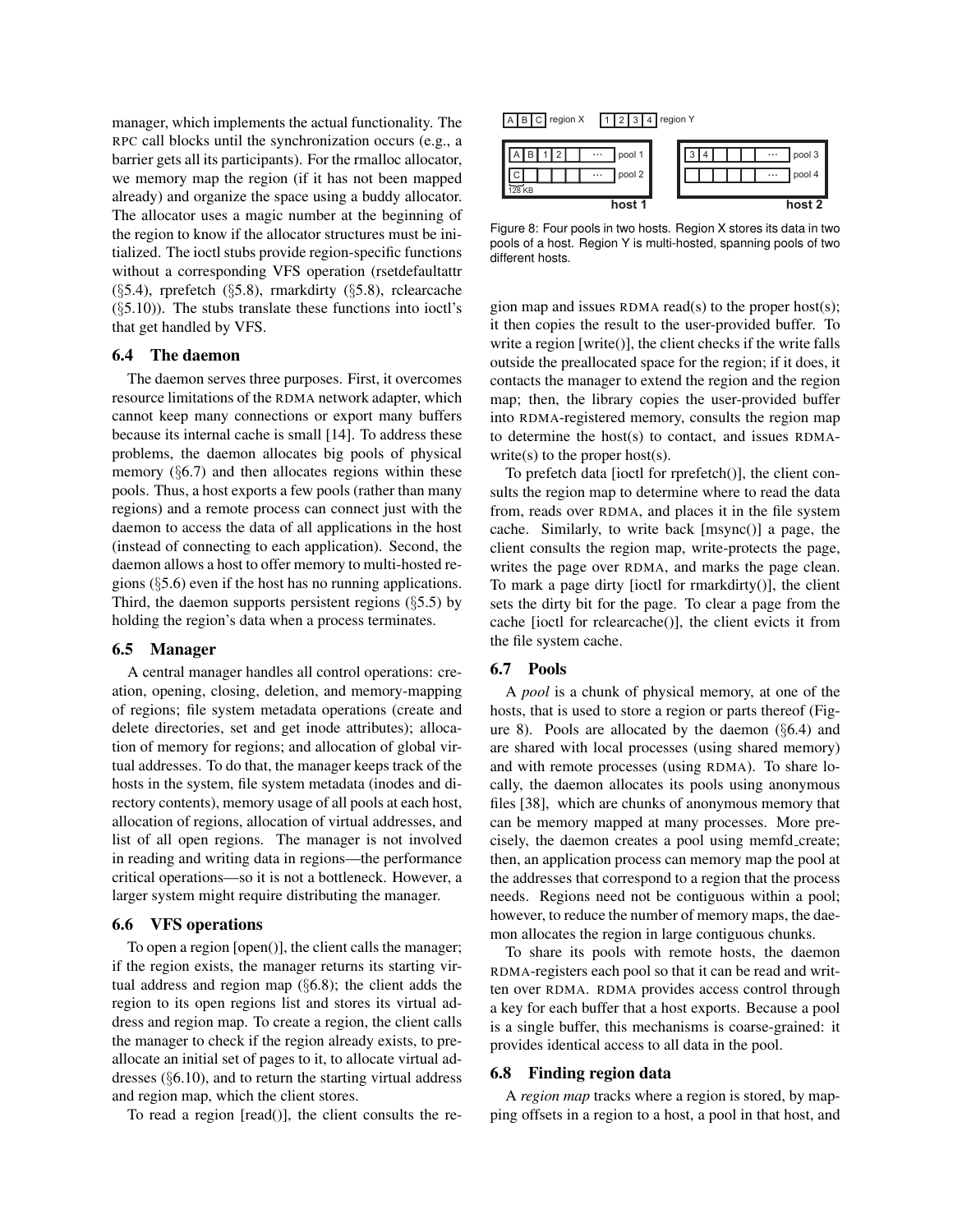an offset in that pool. The map has entries, each representing a fixed-length contiguous chunk of memory on one pool at one host. There are two aspects to this map: its granularity and how to represent hosts and pools.

Granularity. The granularity involves a trade-off between the size and the flexibility of the map. A small grain leads to a prohibitively large map; a large grain leads to internal fragmentation. A natural size might be the page size  $(4 \text{ KB})$ , but that causes a significant  $0.2\%$ space overhead for the map (e.g., 2 GB for a 1 TB region). We chose the granularity to be 128 KB for an overhead of 64 KB for a 1 TB region.

Target representation. We want map entries to take at most 64 bits. We use 47 bits to represent a 64-bit address within a host, by dropping the lower 17 bits and aligning over  $2^{17}$  =128 KB chunks, which coincides with the map granularity above. We use the remaining 17 bits as a global identifier that maps to a host and a pool in that host; this map is kept by the manager ("pool list" box in Figure 7) and cached by the user library.

# 6.9 Managing memory

There are two aspects to memory management: local and cluster allocation.

Local allocation. Each host has limited memory and one needs to decide how much to reserve for pools and regions. We make this determination locally at each host, where the daemon allocates and frees pools as needed.

Cluster allocation. When an application needs memory, one needs to decide which pool(s) to use; for multihosted regions, one needs to also decide which hosts will provide memory. We make this determination in a centralized fashion: the manager knows about all participating hosts, their pools, and the free space in each pool ("pool allocator" box in Figure 7). The manager receives requests to create new regions, with an initial space to preallocate for future region growth. It then decides from what pools to allocate the memory using some allocation policy. The current policy is as follows. For regions in a single host, the manager picks from the pools in that host; if the host does not have enough memory, it asks the daemon to create more pools; if the daemon is unable, the request to create or expand a region fails. For multi-hosted regions  $(\S 5.6)$ , the manager picks memory from the hosts in a round-robin fashion, allocating ALLOCSIZE $\geq 2^{17}$  bytes at a time. Note that ALLOCSIZE becomes the maximum contiguous size that a client can transfer in one RDMA request. We pick ALLOCSIZE to be 2 MB—a value large enough to offset the initial fixed costs of an RDMA transfer (with a 40 Gbps network, the initial cost to transfer 2 MB is 0.3% of the total cost).

#### 6.10 Allocating virtual addresses

Regions are assigned a fixed and unique virtual address  $(\S5.7)$ . Therefore, we must ensure that (a) different regions get assigned disjoint virtual addresses, even if they are created by different applications in different hosts, and (b) an application will not use a region's virtual addresses for other purposes. To ensure (a), we use centralization: region creation goes through the manager, who knows about all virtual addresses in use by regions. The manager assigns unique virtual addresses to each region ("vaddr allocator" box in Figure 7). To ensure (b), we reserve a range of virtual addresses for regions using the dynamic linker responsible for loading binaries. There are many ways to do that in Linux. First, we can specify an ET EXEC object file type in the ELF binary and then create a program header with attributes p\_vaddr and p\_memsz, indicating the address and size of the virtual address to reserve [19]; this requires statically linking all libraries. Second, we can use a custom dynamic linker that avoids the virtual addresses reserved for regions; we do that by including in the ELF binary an INTERP program header with the path to the linker [16]. These approaches require modifying the application binary. A third approach, which requires no binary changes, is to modify the default dynamic linker, ld-linux.so.

Are there enough virtual addresses? Today, Intel processors use page tables with four levels, addressing 48 bits of addresses; one bit is used by the Linux kernel, leaving 47 bits for applications. If we reserve another bit for regions, that leaves 64 TB for each application and 64 TB for all regions. If that is not enough, Intel plans to support five-level page tables, which add 9 bits of virtual addressing [55]; reserving one bit for regions gives 32 PB for each application and 32 PB for all regions.

#### 6.11 Security

We enforce access control using the file system, which assumes that the kernel is trusted. This provides reasonable security against damage from bugs and human errors, but an attacker of a host gets access to the regions in every host. Providing stronger security is future work.

# 6.12 Other modules

The kernel lib consists of two kernel modules: (1) RPC comm module implements RPC's to the manager, and (2) the RDMA comm modules establishes a reliable RDMA connection to remote hosts and implements one-sided RDMA read and write. The RPC handler module at the manager handles RPC requests from clients. The RDMA handler at the daemons registers the pools with RDMA, reports the RDMA key and pool address to the manager so that clients can later access the pool, and accepts reliable RDMA connections from remote daemons.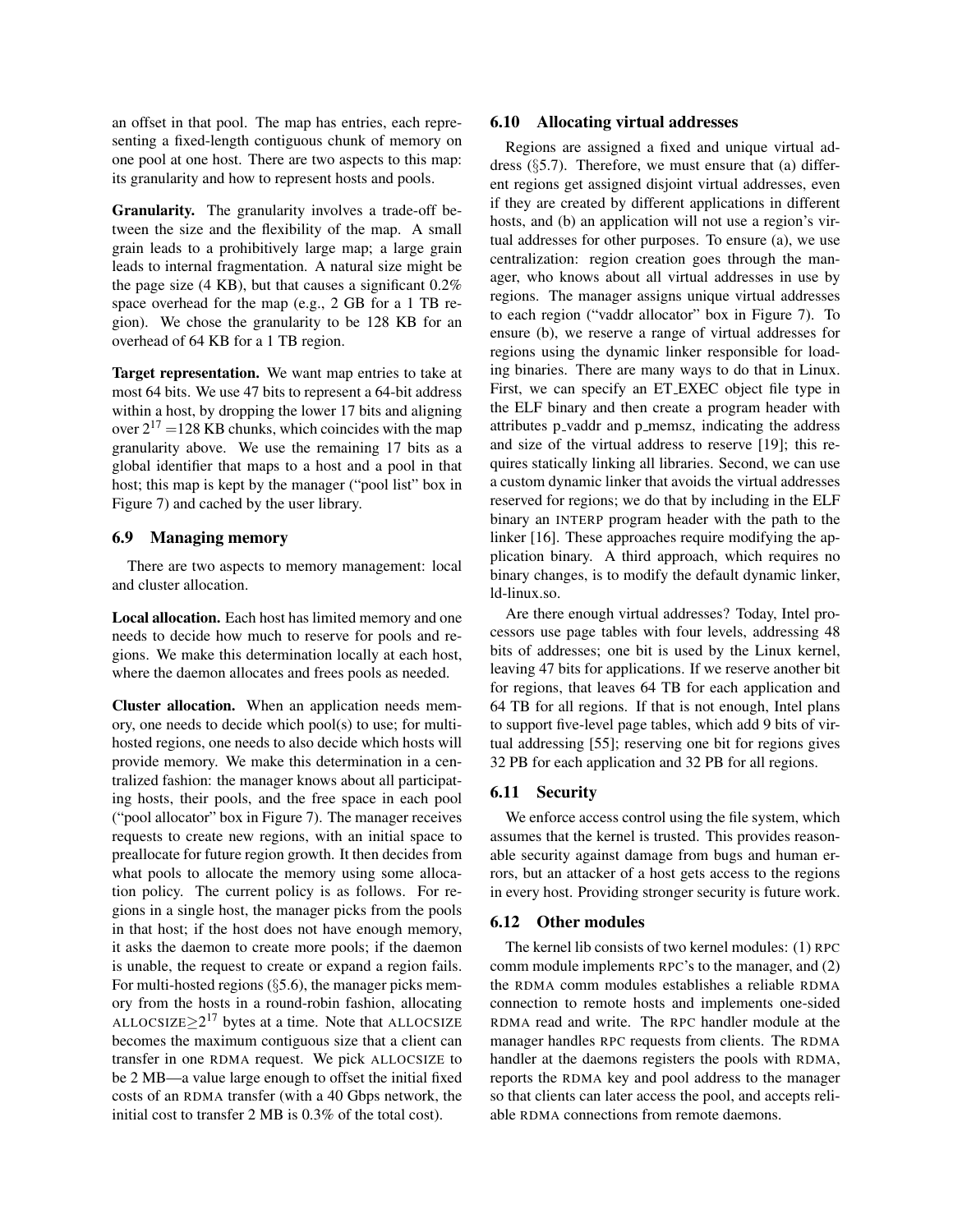| <b>System</b> | <b>Description</b>       |
|---------------|--------------------------|
| rdma          | RDMA read or write       |
| nfs-tmpfs     | NFS to a ramdisk         |
| tmpfs         | local ramdisk            |
| rr            | regions                  |
| $rr+$         | regions with prefetching |

Figure 9: Baselines (top) and systems under study (bottom).

## 6.13 User-level file interface

An earlier version of REGIONFS was implemented as a user-level file system [42] and a user-level pagefault handler [62]. We found that data operations were faster, because they could use RDMA's user-level interface. However, page fault handling was slower. As future research, it would be interesting to explore a hybrid design that provides both user-level and kernel interfaces to the *same* file system to get the best of both worlds.

#### 7 Implementation

We implemented a prototype of regions for the Linux kernel v4.8 with 7700 lines of C/C++. Our current implementation differs from the design in a few significant ways: (1) we do not replicate the manager, (2) at each daemon, we have a fixed number of pools, hence a fixed amount of memory for regions, and (3) our VFS file system implements only the functionality needed to run our applications and benchmarks.

# 8 Evaluation

Our goal is to understand how well do regions perform, and how easy it is to use them in practice. To answer these questions, we use micro-benchmarks, examine code complexity, modify two applications to use regions, and measure their performance.

## 8.1 Testbed

Our testbed has 8 machines connected to a 100 Gbps RoCE switch. Each server has 128 GB RAM, a 800 GB SATA SSD, dual Intel Haswell-EP 2.4 GHz processors with a Mellanox ConnectX-4 NIC and Linux kernel 4.8.

## 8.2 Baselines

We compare the performance of regions against three baselines (Figure 9). RDMA offers a different interface to remote memory (RDMA verbs). Nfs-tmpfs and tmpfs provide a similar interface as regions (files), but without access to remote memory: nfs-tmpfs accesses files in a RAM disk of the NFS server, while tmpfs accesses files in a local RAM disk without network overheads, representing an upper bound on achievable performance.

We consider two variants of regions (rr and rr+) without and with performance enhancements that we describe



Figure 10: Latency for transferring data (no caching).

in each experiment. In all experiments, we configure a region to be stored remotely from the benchmark or application operating on it, and so they access the region over the network rather than locally.

#### 8.3 Performance of memory-mapped access

Setup. We study the time it takes for regions to read and write memory-mapped data. In an experiment, we memory map a file or region, and then sequentially read or write bytes. We choose an operation type (read or write), and operation size (number of bytes to read or write), and repeat the operation 100 times, measuring the latency of each operation. We compare regions against the baselines (nfs-tmpfs, tmpfs, rdma); RDMA does not support memory-mapping, so we instead read or write the data using one-sided RDMA verbs. We consider two variations of region. One variant (rr) performs raw operations without caching: we drop the cache after every operation, so that every operation must go over the network. The other variant (rr+) caches the most recently accessed page, so that consecutive operations on the same page access the cache, and writes to a page are buffered until the entire page is written. We also consider a variant of nfstmpfs that caches a page in the same way (nfs-tmpfs+).

Results. Figure 10 shows the results. For reads (left), we see that nfs-tmpfs and rr are flat from 64 bytes until 4K; this is because the file system operates at a page granularity, so it fetches an entire page even if the request needs fewer bytes. RDMA and tmpfs have the lowest latency, at 41% and 54% of rr's latency on 64 bytes, and 38% and 28% on 1MB. This is because rr suffers from overheads of page faults, 4KB-transfer granularity, and the file cache; tmpfs also incurs those overheads, but it compensates by avoiding the network latency. nfstmpfs is the worst due to higher network overheads. For writes (right), results are qualitatively similar; for  $rr$  and nfs-tmpfs, writes are slower than reads because the file system performs a read-modify-write operation, where it first reads the page before it writes it, requiring two network round trips. With RDMA, writes are faster than reads because RDMA writes complete as soon as they are posted on the PCIe bus at the remote host, whereas reads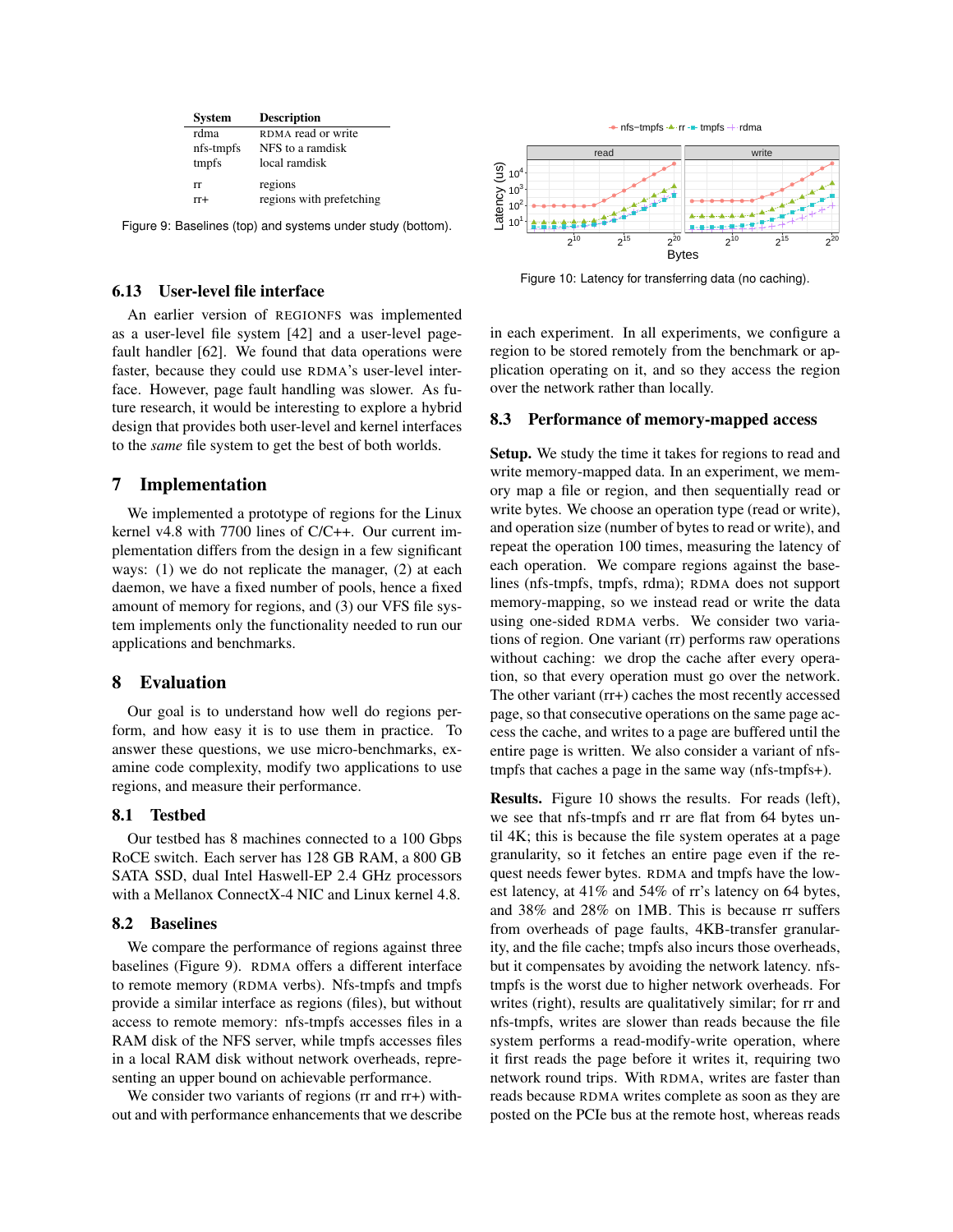

Figure 11: Latency for transferring data (caching).



Figure 12: Distribution of latency for reading and writing 4 KB on a memory-mapped region using rr.

need to get data from memory.

These comparisons are unfair to file systems: unlike RDMA, they fetch full 4KB pages even for small requests, and cache them; doing so benefits applications that use the page later, but Figure 10 gives no credit for that. So, we now consider the effects of having a cache. Figure 11 shows the results with caching of the last page accessed. We see much improvement for small requests. Here, rr+ performs better than RDMA up to 4KB (reads) or 1KB (writes). We include RDMA in the graph for comparison, but it has no cache. Theoretically, an application can implement its own caching for RDMA, but doing so makes RDMA even more complex. In contrast, caching comes for free with a file system, without any application effort.

Figure 12 shows the cdf for reading or writing 4 KB of data using rr (no cache). We see a concentration from 10–11 us for reads, with the 95-percentile at 12 us; and a concentration from 23–26 us for writes, with the 95 percentile at 25.8 us. As we pointed out, writes are slower because the file system performs a read-modifywrite operation (with memory-mapping, the system does not know that the application will eventually overwrite the entire page). This overhead is avoided by calling rmarkdirty  $(\S 5.8)$  prior to writing a page (not shown).

#### 8.4 Performance of the file system

Setup. We run Sysbench, a standard file IO benchmark [59], to measure the performance of reading data from REGIONFS. We configure Sysbench with a single thread that reads from a 2GB file and reports throughput, average latency, and 95% latency. We study sequential and random reads of 16 KB chunks. We compare RE-GIONFS against nfs-tmpfs and local tmpfs.

|               |                    |          |          | Seq Seq Seq Rnd Rnd Rnd<br>Tput LatAve Lat95 Tput LatAve Lat95 |      |
|---------------|--------------------|----------|----------|----------------------------------------------------------------|------|
| <b>System</b> | $(MB/s)$ (ms) (ms) |          |          | $(MB/s)$ (ms) (ms)                                             |      |
| nfs-tmpfs     | 4871               | 0        | 0.01     | 4247                                                           | 0.01 |
| rr            | 5432               | 0        | 0.01     | 4821                                                           | 0.01 |
| tmpfs         | 6556               | $\Omega$ | $\theta$ | 6048                                                           |      |

Figure 13: Sysbench file IO benchmark results. Seq refers to sequential reads, Rnd to random reads.

|                      |                                  | regions RDMA |     |
|----------------------|----------------------------------|--------------|-----|
| <b>Functionality</b> | <b>Description</b>               | loc          | loc |
| Initialization       | Code needed in every application | 6            | 229 |
| Producer-consumer    | Simple message queue             | 29           | 103 |
| Linked list          | Traverse linked list             | 18           | 68  |
| Hash table           | Lookup operation of hash table   | 14           | 78  |
| Access revocation    | Remove access from a host        |              | 37  |

Figure 14: Equivalent functionality in regions and RDMA.

Results. Figure 13 shows the results. For throughput, tmpfs performs the best: 6.5 and 6.0 GB/s for sequential and random reads, respectively, while REGIONFS is within 83% and 80%—reasonably close to the inmemory performance of tmpfs, despite going to the network. Nfs-tmpfs is the worst at 4.9 and 4.2 GB/s. For latency, the resolution of the benchmark is 0.01ms, which is too large to reflect the difference between the different systems. (Please refer to the previous experiments, where we report other latency numbers.)

## 8.5 Code complexity

Setup. To study code complexity, we implement functionality that is commonly used in remote memory applications, and compare the number of lines of code (LOC) to implement them using REGIONFS and RDMA verbs.

Results. Figure 14 shows the complexity results. We see that region code has much fewer lines of code – 4.2 times on average, excluding initialization and revocation. For initialization, region requires just opening and memory mapping a file, while RDMA requires initializing contexts, memory registration, establishing connections, creating, transitioning and initializing queue pairs, key exchange, and more. For the other functionality, regions are similarly simpler, requiring just memory or file operations, while RDMA code must manually submit requests to queue pairs, monitor for completions, etc. In addition, RDMA verbs require explicit management of a partitioned global address space, which translates to more work at the application level. This complexity makes it hard for new developers to even get started on RDMA.

Next, we further study complexity, by using regions to adapt two applications to use remote memory.

#### 8.6 Application: R

R is a statistical processing system for data in memory. Using regions, we adapt R to use remote memory. R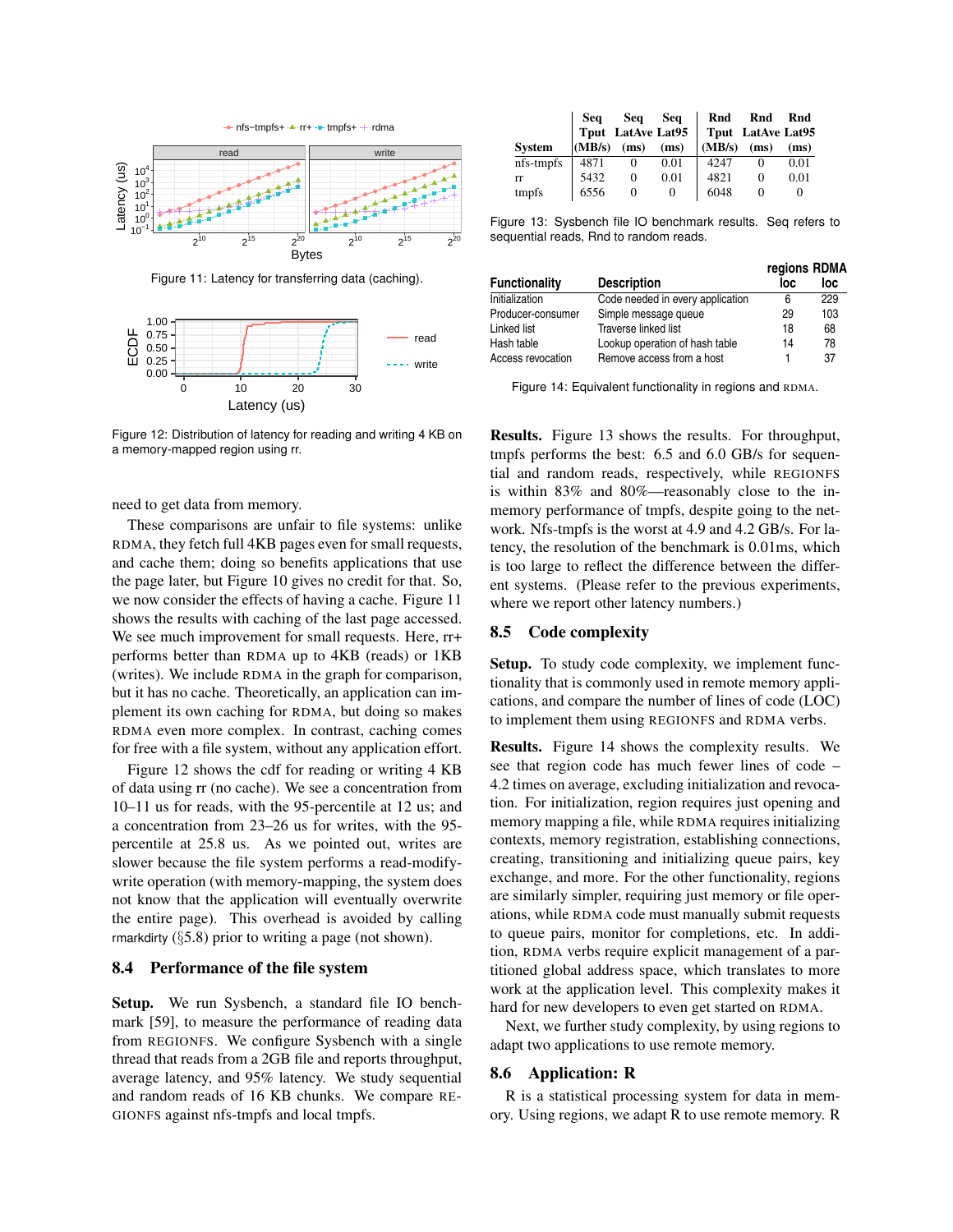

Figure 15: R application. Bars show total runtime (smaller is better). Error bars show std deviation.

has a large number of packages to extend its core functionality, including a package *ff* that extends R's memory capacity using memory-mapped files. ff provides objects that are each stored in a file; to limit memory consumption, small parts of the file called *sections* get memory mapped and unmapped as needed, with at most one section per file mapped at a time. We set up ff to use the files in REGIONFS, and to use sections that are 128KB wide.

Setup. In each experiment, we choose a workload for R and an input size. We use R to process the workload with an input of the given size, and we measure the time it takes. The workload mimics a data analyst that has a large data set and uses R to analyze parts of it. The data set is a large matrix stored in a host different from the one running R, representing data generated elsewhere in the network that does not fit in R's memory. The matrix is stored as several ff objects, one per column, with 200 columns and a number of rows that varies from 5 to 20 million. We consider two workloads:

• *R-Agg.* Compute an aggregation (mean) over ten columns of the matrix. This workload represents an extreme in terms of the ratio of computation to memory accesses: it almost entirely performs memory accesses, by reading data and only computing a sum.

• *R-LR*. Compute a linear regression over ten columns of the matrix. The algorithm accesses the rows of the matrix several times, but performs significant more computation than R-Agg, representing a balance between memory accesses and compute.

We consider three systems: rr, tmpfs, and nfs-tmpfs.

Results. Figure 15 (right) shows the R-Agg workload. Regions approach tmpfs within 1%, despite having to read the input from a remote host. In comparison, nfstmpfs is within 6% of tmpfs.

For the R-LR workload (Figure 15 left), we see a similar trend but with a larger running time incurred by linear regression. Regions are again within 1% of tmpfs, while nfs-tmpfs is within 9% of tmpfs.

While the performances of tmpfs and nfs-tmpfs are similar to rr, tmpfs and nfs-tmpfs do not permit R to run with a large memory because their capacity is limited by the available memory locally or in the nfs server. By contrast, regions can be multihosted (§5.4) to aggregate the memory of many machines.

We also ran R and placed the ff-generated files in an SSD rather than in REGIONFS, as a way to obtain more space. The running time of R increased by  $2.5 \times$  (for Ragg) and  $2.7 \times$  (for R-LR) relative to rr.

As for code complexity, we made no changes to R's ff package; we just set it up to use files in REGIONFS.

#### 8.7 Applications: Metis

Metis is an in-memory map-reduce processing framework. Metis reads its initial input from a file, and launches many threads to run map-reduce. In mapreduce, the data is partitioned across a set of mappers, each producing an output; the outputs of all mappers are grouped based on a key, and the groups are partitioned across the reducers; each reducer produces some output, and all outputs are aggregated in the end. Metis runs on a single host, using work queues to distribute map and reduce tasks among many threads.

We modify Metis to run across many hosts, using regions to share its input and output. More specifically, the modified Metis does three things: (1) reads the initial input from remote hosts using regions, representing data produced by another computation, such as a previous map-reduce job<sup>1</sup>, (2) runs threads across many hosts, with each host writing the output to a region to make it available to the other hosts, and (3) collects the regions with the results from all the hosts and aggregates the output. In effect, we produce a distributed version of Metis, while retaining its in-memory processing.

Setup. In each experiment, we run a map-reduce job to produce a histogram. In this job, each mapper processes a partition of the input and produces a partial histogram; the reducers then aggregate the bins, each reducer responsible for a disjoint set of bins; a final stage collects the bins from the reducers.

We consider two systems: the original Metis and our distributed version. We vary the number of threads in each system; for the distributed version, we vary the number of hosts. We measure the time to run the mapreduce computation. The input is a 2.6 GB image file, and the output produces 403 bins. Metis has an option called *prefault* to initially preload all input to memory.

Results. Figure 16 (left) shows the results for a single host as we increase the number of threads. We see that rr is faster because it reads the input from remote memory, while Metis reads from an SSD. For one host and one thread,  $rr$  is  $2.0 \times$  faster than Metis; for 4 threads, it is  $3.5\times$  faster. By increasing the number of threads to 4,

<sup>&</sup>lt;sup>1</sup>The motivation is that many map-reduce applications run a chain of map-reduce jobs, each consuming the output of the previous job.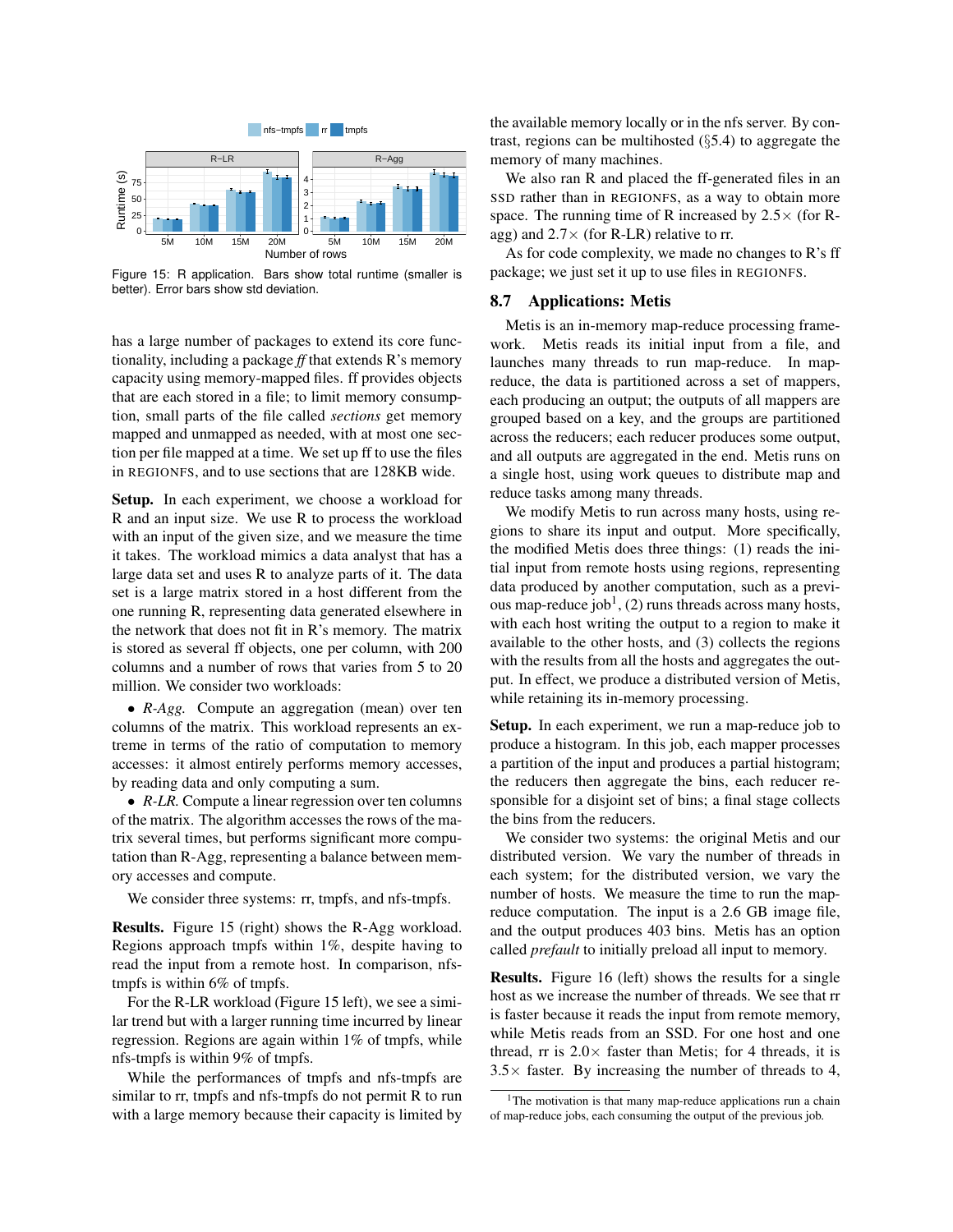

Figure 16: Metis application performance. On the left, there is a single host; *rr* refers to our distributed version of Metis, while *orig* and *pf* refer to the original Metis, where *pf* enables Metis's prefault option. On the right, we show our distributed version of Metis on 8 hosts (there are no bars for the original Metis since it runs only on 1 host). The y-axis is running time (smaller is better). Error bars show std deviation.

Metis and rr improve by  $1.91 \times$  and  $3.4 \times$ . If we exclude reading the input (with prefault), performance improves by 2.3–2.9 $\times$  compared to rr.

Figure 16 (right) shows the results for our distributed version of Metis running on eight hosts and 1–4 threads per host. We see that performance improves compared to running with one host. Using 8 hosts, rr is 3.5, 2.5,  $1.7\times$ faster for 1, 2, 4 threads than rr using a single host with the same number of threads. The improvement comes from the hosts running the computation in parallel. The scalability is not linear because the running time is only a few seconds and so the overhead of synchronizing the hosts between phases is relatively high.

As for code complexity, the modifications to Metis consist of 82 lines. This is small, as the changes amount to changing a centralized system into a distributed one.

### 9 Conclusion

In this paper, we applied the Unix idea that "everything is a file" to remote memory, obtaining an abstraction in which a process exports parts of its memory as a file that remote processes can access. We studied the design behind this abstraction, described a prototype that achieves reasonable performance, and showed that applications can easily benefit from it.

#### References

- [1] M. K. Aguilera, N. Amit, I. Calciu, X. Deguillard, J. Gandhi, P. Subrahmanyam, L. Suresh, K. Tati, R. Venkatasubramanian, and M. Wei. Remote memory in the age of fast networks. In *ACM Symposium on Cloud Computing*, pages 121–127, Sept. 2017.
- [2] C. Amza, A. L. Cox, S. Dwarkadas, P. Keleher, H. Lu, R. Rajamony, W. Yu, and W. Zwaenepoel. TreadMarks: Shared memory computing on networks of workstations. *IEEE Computer*, 29(2):18–28, Feb. 1996.
- [3] Apache Hadoop. https://hadoop.apache.org/, July 2008.
- [4] K. Asanovic and D. Patterson. FireBox: A hardware building block for 2020 warehouse-scale computers. In *Keynote USENIX Conference on File and Storage Technologies*, Feb. 2014.
- [5] H. E. Bal, R. Bhoedjang, R. Hofman, C. Jacobs, K. Langendoen, T. Ruhl, and M. F. Kaashoek. Performance evaluation of the Orca ¨ shared-object system. *ACM Transactions on Computer Systems*, 16(1):1–40, Feb. 1998.
- [6] C. Barthels, S. Loesing, G. Alonso, and D. Kossmann. Rack-scale in-memory join processing using RDMA. In *International Conference on Management of Data*, pages 1463–1475, May 2015.
- [7] T. Bedeir. Building an RDMA-capable application with IB verbs. RDMA read and write with IB verbs. https: //thegeekinthecorner.wordpress.com/2013/02/02/rdmatutorial-pdfs, Aug. 2010.
- [8] C. G. Bell and I. Nassi. Revisiting scalable coherent shared memory. *IEEE Computer*, 51(1):40–49, Jan. 2018.
- [9] J. K. Bennett, J. B. Carter, and W. Zwaenepoel. Munin: Distributed shared memory based on type-specific memory coherence. In *ACM Symposium on Principles and Practice of Parallel Programming*, pages 168–176, Mar. 1990.
- [10] N. Carriero and D. Gelernter. The S/Net's Linda kernel (extended abstract). In *ACM Symposium on Operating Systems Principles*, page 160, Dec. 1985.
- [11] Ceph file system. https://ceph.com/ceph-storage/file-system.
- [12] D. Comer and J. Griffioen. A new design for distributed systems: The remote memory model. In *Usenix Summer 1990 Technical Conference*, pages 127–136, June 1990.
- [13] Direct access file system (DAFS) protocol. http://www. dafscollaborative.org.
- [14] A. Dragojević, D. Narayanan, M. Castro, and O. Hodson. FaRM: Fast remote memory. In *Symposium on Networked Systems Design and Implementation*, pages 401–414, Apr. 2014.
- [15] A. Dragojević, D. Narayanan, E. Nightingale, M. Renzelmann, A. Shamis, A. Badam, and M. Castro. No compromises: distributed transactions with consistency, availability, and performance. In *ACM Symposium on Operating Systems Principles*, pages 54–70, Oct. 2015.
- [16] U. Drepper. How to write shared libraries. https://www.akkadia. org/drepper/dsohowto.pdf.
- [17] S. Dwarkadas, N. Hardavellas, L. Kontothanassis, R. Nikhil, and R. Stets. Cashmere-VLM: Remote memory paging for software distributed shared memory. In *International Parallel Processing Symposium*, pages 153–159, Apr. 1999.
- [18] Dynamically connected transport. https://www.openfabrics. org/images/eventpresos/workshops2014/DevWorkshop/ presos/Monday/pdf/05 DC Verbs.pdf, 2014.
- [19] Executable and linkable format. https://en.wikipedia.org/wiki/ Executable and Linkable Format.
- [20] P. Faraboschi, K. Keeton, T. Marsland, and D. Milojicic. Beyond processor-centric operating systems. In *Workshop on Hot Topics in Operating Systems*, pages 17–17, May 2015.
- [21] M. J. Feeley, W. E. Morgan, E. P. Pighin, A. R. Karlin, H. M. Levy, and C. A. Thekkath. Implementing global memory management in a workstation cluster. In *ACM Symposium on Operating Systems Principles*, pages 201–212, Dec. 1995.
- [22] M. D. Flouris and E. P. Markatos. The network RamDisk: Using remote memory on heterogeneous nows. *Cluster Computing*, 2(4):281–293, Oct. 1999.
- [23] P. X. Gao, A. Narayan, S. Karandikar, J. Carreira, S. Han, R. Agarwal, S. Ratnasamy, and S. Shenker. Network requirements for resource disaggregation. In *Symposium on Operating Systems Design and Implementation*, pages 249–264, Oct. 2016.
- [24] Gen-Z draft core specification—december 2016. http: //genzconsortium.org/draft-core-specification-december-2016.